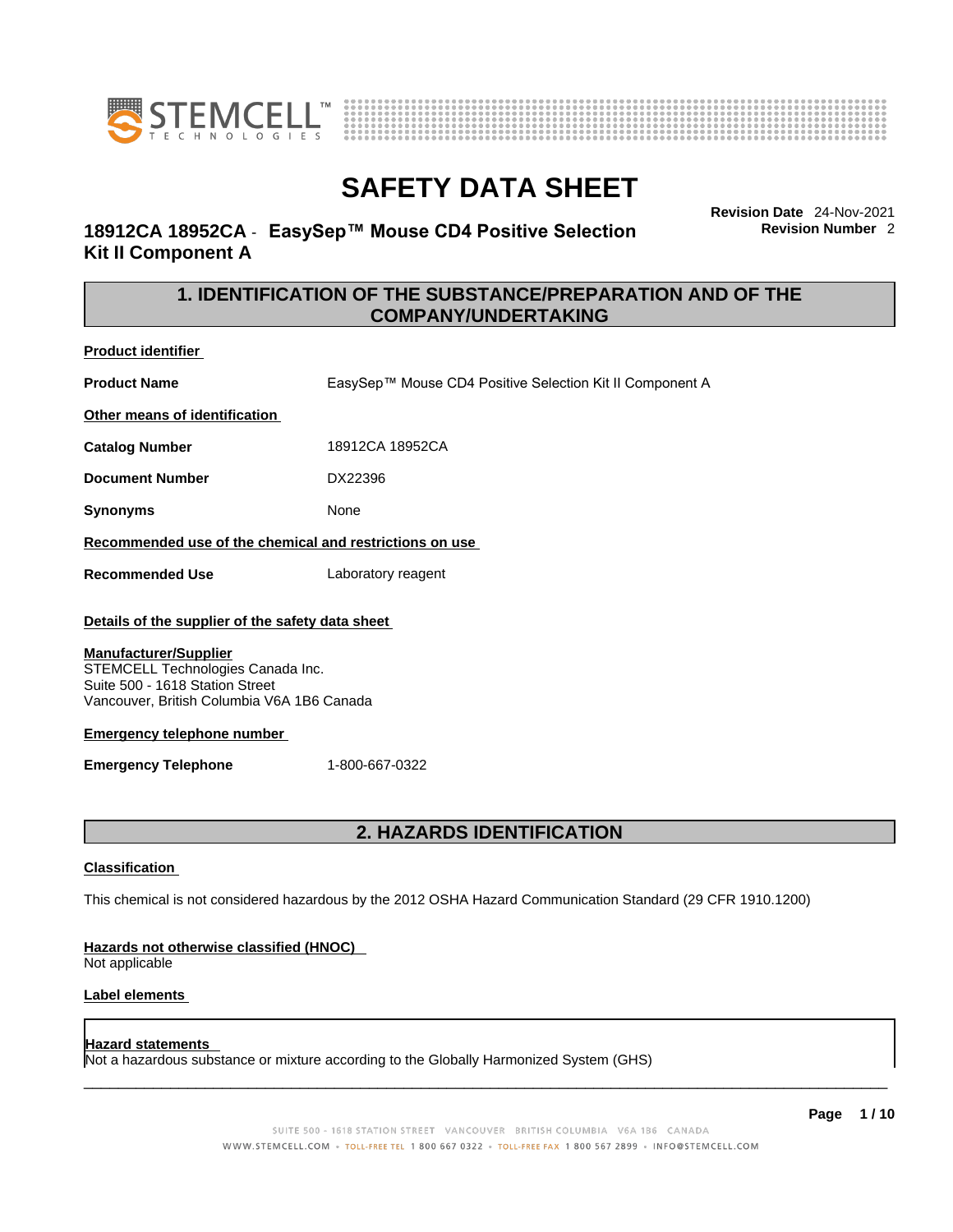



## \_\_\_\_\_\_\_\_\_\_\_\_\_\_\_\_\_\_\_\_\_\_\_\_\_\_\_\_\_\_\_\_\_\_\_\_\_\_\_\_\_\_\_\_\_\_\_\_\_\_\_\_\_\_\_\_\_\_\_\_\_\_\_\_\_\_\_\_\_\_\_\_\_\_\_\_\_\_\_\_\_\_\_\_\_\_\_\_\_\_\_\_\_ **Revision Date** 24-Nov-2021 **18912CA 18952CA** - **EasySep™ Mouse CD4 Positive Selection Kit II Component A**

The product contains no substances which at their given concentration, are considered to be hazardous to health.

**Appearance** Clear **Physical state** Liquid **Odor** No data available

**Revision Number** 2

**Other Information** 

Not applicable

**Unknown acute toxicity** 0 % of the mixture consists of ingredient(s) of unknown toxicity

0 % of the mixture consists of ingredient(s) of unknown acute oral toxicity

0 % of the mixture consists of ingredient(s) of unknown acute dermal toxicity

0 % of the mixture consists of ingredient(s) of unknown acute inhalation toxicity (gas)

0 % of the mixture consists of ingredient(s) of unknown acute inhalation toxicity (vapor)

0 % of the mixture consists of ingredient(s) of unknown acute inhalation toxicity (dust/mist)

### **3. COMPOSITION/INFORMATION ON INGREDIENTS**

#### **Substance**

Not applicable.

### **Mixture**

Not a hazardous substance or mixture according to the Globally Harmonized System (GHS)

\*The exact percentage (concentration) ofcomposition has been withheld as a trade secret.

### **4. FIRST AID MEASURES**

### **Description of first aid measures**

| <b>Inhalation</b>   | Remove to fresh air.                                                                                                    |
|---------------------|-------------------------------------------------------------------------------------------------------------------------|
| Eye contact         | Rinse thoroughly with plenty of water for at least 15 minutes, lifting lower and upper eyelids.<br>Consult a physician. |
| <b>Skin contact</b> | Wash skin with soap and water.                                                                                          |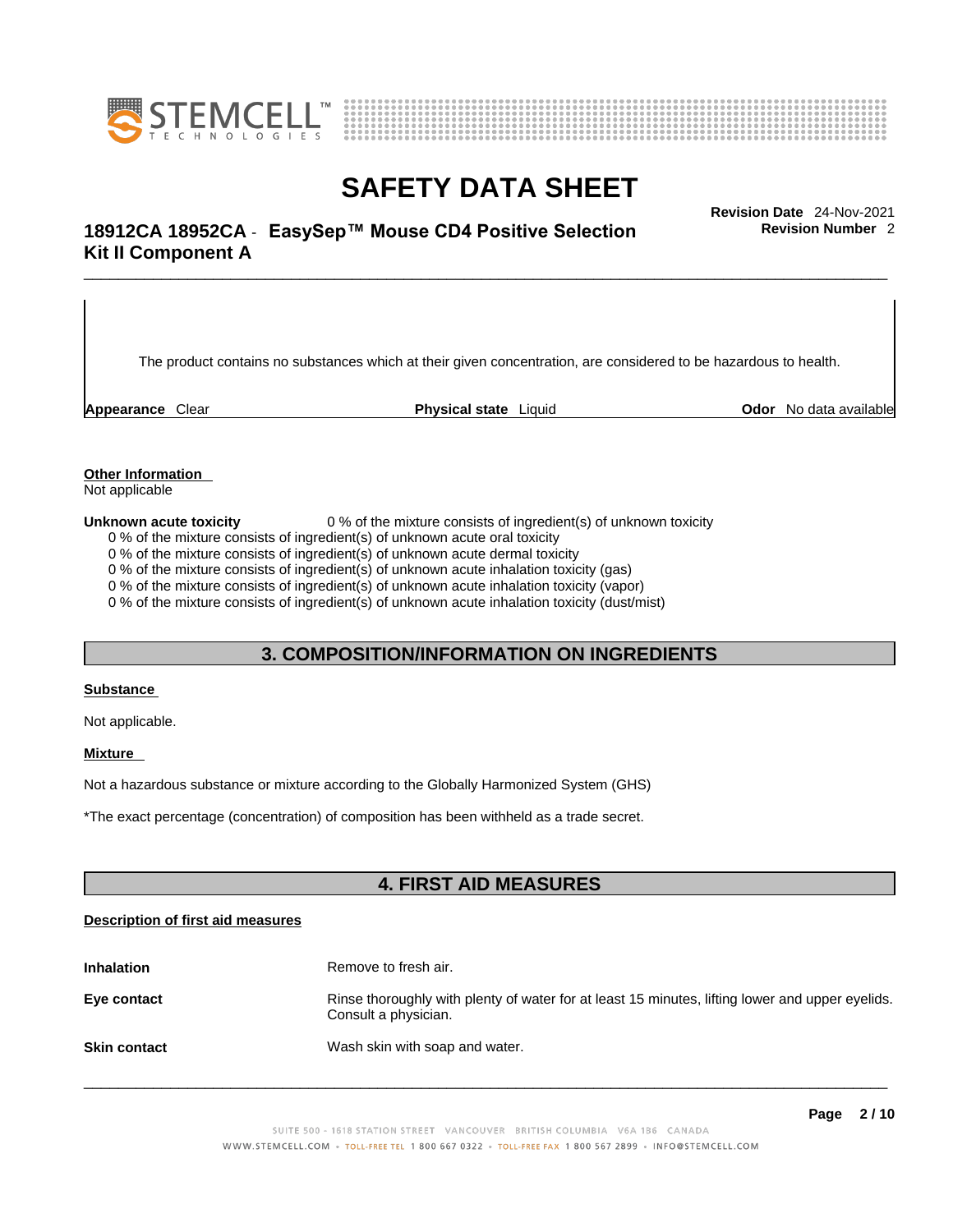



## \_\_\_\_\_\_\_\_\_\_\_\_\_\_\_\_\_\_\_\_\_\_\_\_\_\_\_\_\_\_\_\_\_\_\_\_\_\_\_\_\_\_\_\_\_\_\_\_\_\_\_\_\_\_\_\_\_\_\_\_\_\_\_\_\_\_\_\_\_\_\_\_\_\_\_\_\_\_\_\_\_\_\_\_\_\_\_\_\_\_\_\_\_ **Revision Date** 24-Nov-2021 **18912CA 18952CA** - **EasySep™ Mouse CD4 Positive Selection Kit II Component A**

**Revision Number** 2

| Ingestion                                                                                                 | Clean mouth with water and drink afterwards plenty of water.                                                                          |
|-----------------------------------------------------------------------------------------------------------|---------------------------------------------------------------------------------------------------------------------------------------|
| Most important symptoms and effects, both acute and delayed                                               |                                                                                                                                       |
| <b>Symptoms</b>                                                                                           | No information available.                                                                                                             |
|                                                                                                           | Indication of any immediate medical attention and special treatment needed                                                            |
| <b>Note to physicians</b>                                                                                 | Treat symptomatically.                                                                                                                |
|                                                                                                           | <b>5. FIRE-FIGHTING MEASURES</b>                                                                                                      |
| <b>Suitable Extinguishing Media</b>                                                                       | Use extinguishing measures that are appropriate to local circumstances and the<br>surrounding environment.                            |
| Unsuitable extinguishing media                                                                            | CAUTION: Use of water spray when fighting fire may be inefficient.                                                                    |
| Specific hazards arising from the<br>chemical                                                             | No information available.                                                                                                             |
| <b>Explosion data</b><br>Sensitivity to Mechanical Impact None.<br><b>Sensitivity to Static Discharge</b> | None.                                                                                                                                 |
| Special protective equipment for<br>fire-fighters                                                         | Firefighters should wear self-contained breathing apparatus and full firefighting turnout<br>gear. Use personal protection equipment. |
|                                                                                                           | <b>6. ACCIDENTAL RELEASE MEASURES</b>                                                                                                 |
|                                                                                                           | Personal precautions, protective equipment and emergency procedures                                                                   |
| <b>Personal precautions</b>                                                                               | Ensure adequate ventilation.                                                                                                          |
| <b>Environmental precautions</b>                                                                          |                                                                                                                                       |

**Environmental precautions** See Section 12 for additional Ecological Information.

### **Methods and material for containment and cleaning up**

**Methods for containment** Prevent further leakage or spillage if safe to do so.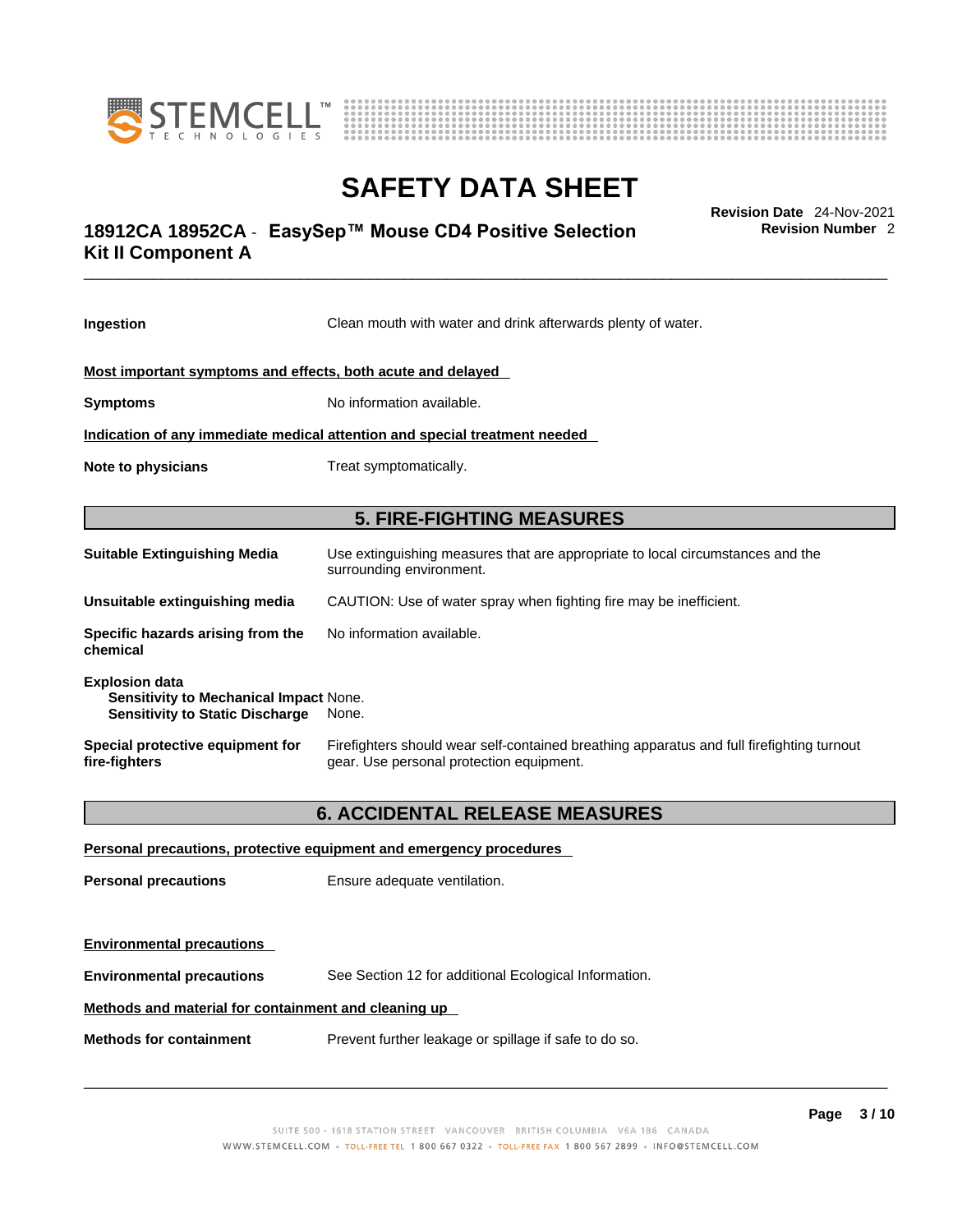



## \_\_\_\_\_\_\_\_\_\_\_\_\_\_\_\_\_\_\_\_\_\_\_\_\_\_\_\_\_\_\_\_\_\_\_\_\_\_\_\_\_\_\_\_\_\_\_\_\_\_\_\_\_\_\_\_\_\_\_\_\_\_\_\_\_\_\_\_\_\_\_\_\_\_\_\_\_\_\_\_\_\_\_\_\_\_\_\_\_\_\_\_\_ **Revision Date** 24-Nov-2021 **18912CA 18952CA** - **EasySep™ Mouse CD4 Positive Selection Kit II Component A**

**Revision Number** 2

| Methods for cleaning up         | Pick up and transfer to properly labeled containers.                                 |
|---------------------------------|--------------------------------------------------------------------------------------|
| Prevention of secondary hazards | Clean contaminated objects and areas thoroughly observing environmental regulations. |

### **7. HANDLING AND STORAGE**

| Advice on safe handling   | Handle in accordance with good industrial hygiene and safety practice.              |  |
|---------------------------|-------------------------------------------------------------------------------------|--|
|                           | Conditions for safe storage, including any incompatibilities                        |  |
| <b>Storage Conditions</b> | Store in accordance with information listed on the Product Information Sheet (PIS). |  |

### **8. EXPOSURE CONTROLS/PERSONAL PROTECTION**

### **Control parameters**

**Precautions for safe handling**

**Exposure Limits** This product, as supplied, does not contain any hazardous materials with occupational exposure limits established by the region specific regulatory bodies.

### **Appropriate engineering controls**

| Showers              |
|----------------------|
| Eyewash stations     |
| Ventilation systems. |
|                      |

**Individual protection measures, such as personal protective equipment Eye/face protection** No special protective equipment required. **Skin and body protection** No special protective equipment required. **Respiratory protection** No protective equipment is needed under normal use conditions. If exposure limits are exceeded or irritation is experienced, ventilation and evacuation may be required. **General hygiene considerations** Handle in accordance with good industrial hygiene and safety practice.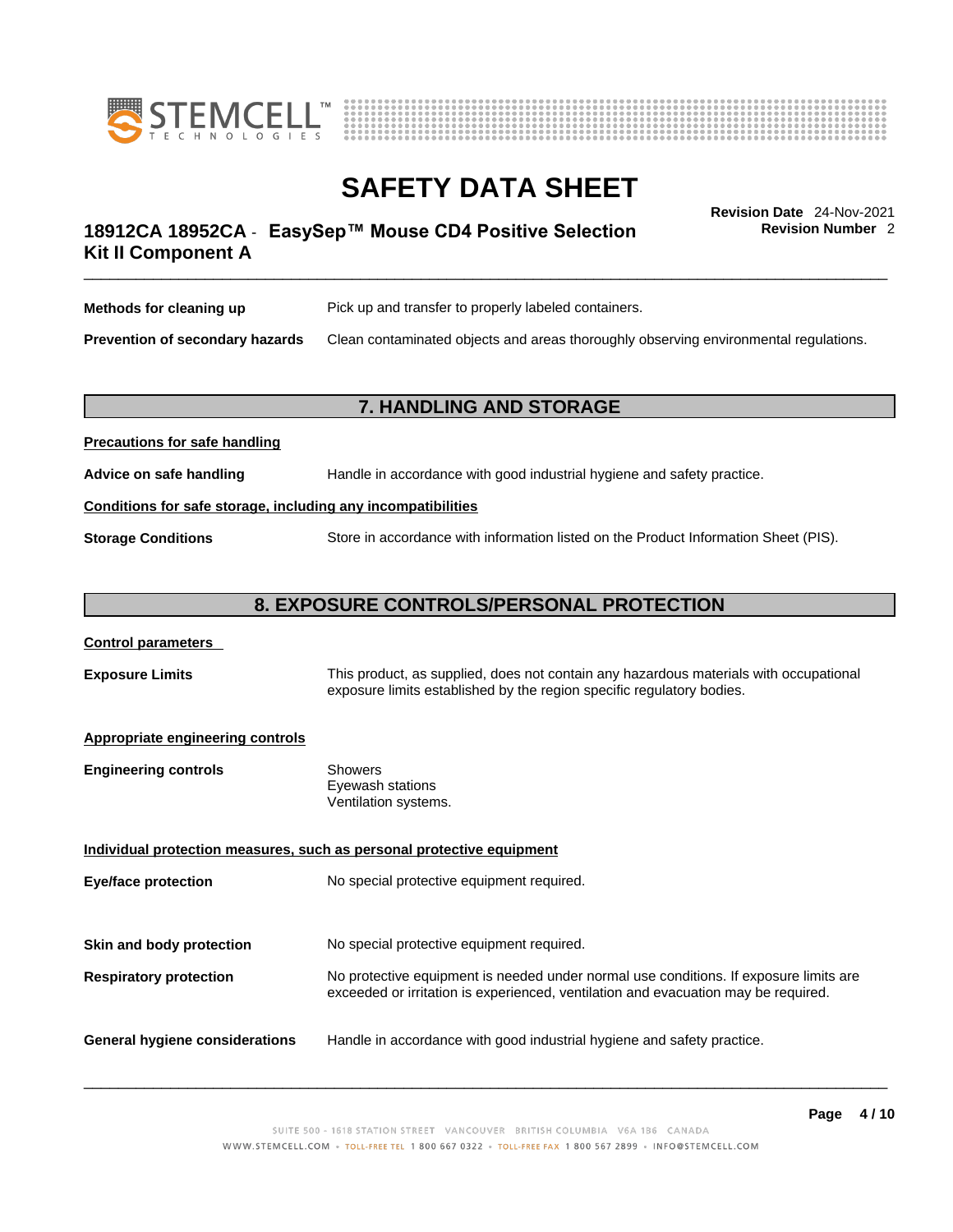



## \_\_\_\_\_\_\_\_\_\_\_\_\_\_\_\_\_\_\_\_\_\_\_\_\_\_\_\_\_\_\_\_\_\_\_\_\_\_\_\_\_\_\_\_\_\_\_\_\_\_\_\_\_\_\_\_\_\_\_\_\_\_\_\_\_\_\_\_\_\_\_\_\_\_\_\_\_\_\_\_\_\_\_\_\_\_\_\_\_\_\_\_\_ **Revision Date** 24-Nov-2021 **18912CA 18952CA** - **EasySep™ Mouse CD4 Positive Selection Kit II Component A**

**Revision Number** 2

## **9. PHYSICAL AND CHEMICAL PROPERTIES**

| Information on basic physical and chemical properties |                                     |                  |
|-------------------------------------------------------|-------------------------------------|------------------|
| <b>Physical state</b>                                 | Liquid                              |                  |
| Appearance                                            | Clear                               |                  |
| Color                                                 | colorless                           |                  |
| Odor                                                  | No data available                   |                  |
| <b>Odor threshold</b>                                 | No data available                   |                  |
| <b>Property</b>                                       | <b>Values</b>                       | Remarks • Method |
| рH                                                    | No data available                   | None known       |
| Melting point / freezing point                        | No data available                   | None known       |
| Boiling point / boiling range                         | No data available                   | None known       |
| <b>Flash point</b>                                    | No data available                   | None known       |
| <b>Evaporation rate</b>                               | No data available                   | None known       |
| Flammability (solid, gas)                             | No data available                   | None known       |
| <b>Flammability Limit in Air</b>                      |                                     | None known       |
| <b>Upper flammability limit:</b>                      | No data available                   |                  |
| Lower flammability limit:                             | No data available                   |                  |
| Vapor pressure                                        | No data available                   | None known       |
| <b>Vapor density</b>                                  | No data available                   | None known       |
| <b>Relative density</b>                               | No data available                   | None known       |
| <b>Water solubility</b>                               | No data available                   | None known       |
| Solubility in other solvents                          | No data available                   | None known       |
| <b>Partition coefficient</b>                          | No data available                   | None known       |
| <b>Autoignition temperature</b>                       | No data available                   | None known       |
| <b>Decomposition temperature</b>                      | No data available                   | None known       |
| <b>Kinematic viscosity</b>                            | No data available                   | None known       |
| <b>Dynamic viscosity</b>                              | No data available                   | None known       |
| <b>Explosive properties</b>                           | No data available                   |                  |
| <b>Oxidizing properties</b>                           | No information available            |                  |
| <b>Other Information</b>                              |                                     |                  |
| <b>Softening point</b>                                | No information available            |                  |
| <b>Molecular weight</b>                               | No information available            |                  |
| <b>Molecular formula</b>                              | No information available            |                  |
| <b>VOC Content (%)</b>                                | No information available            |                  |
| <b>Liquid Density</b>                                 | No information available            |                  |
| <b>Bulk density</b>                                   | No information available            |                  |
|                                                       | <b>10. STABILITY AND REACTIVITY</b> |                  |

**Reactivity No information available.** 

**Chemical stability** Stable under recommended transport or storage conditions.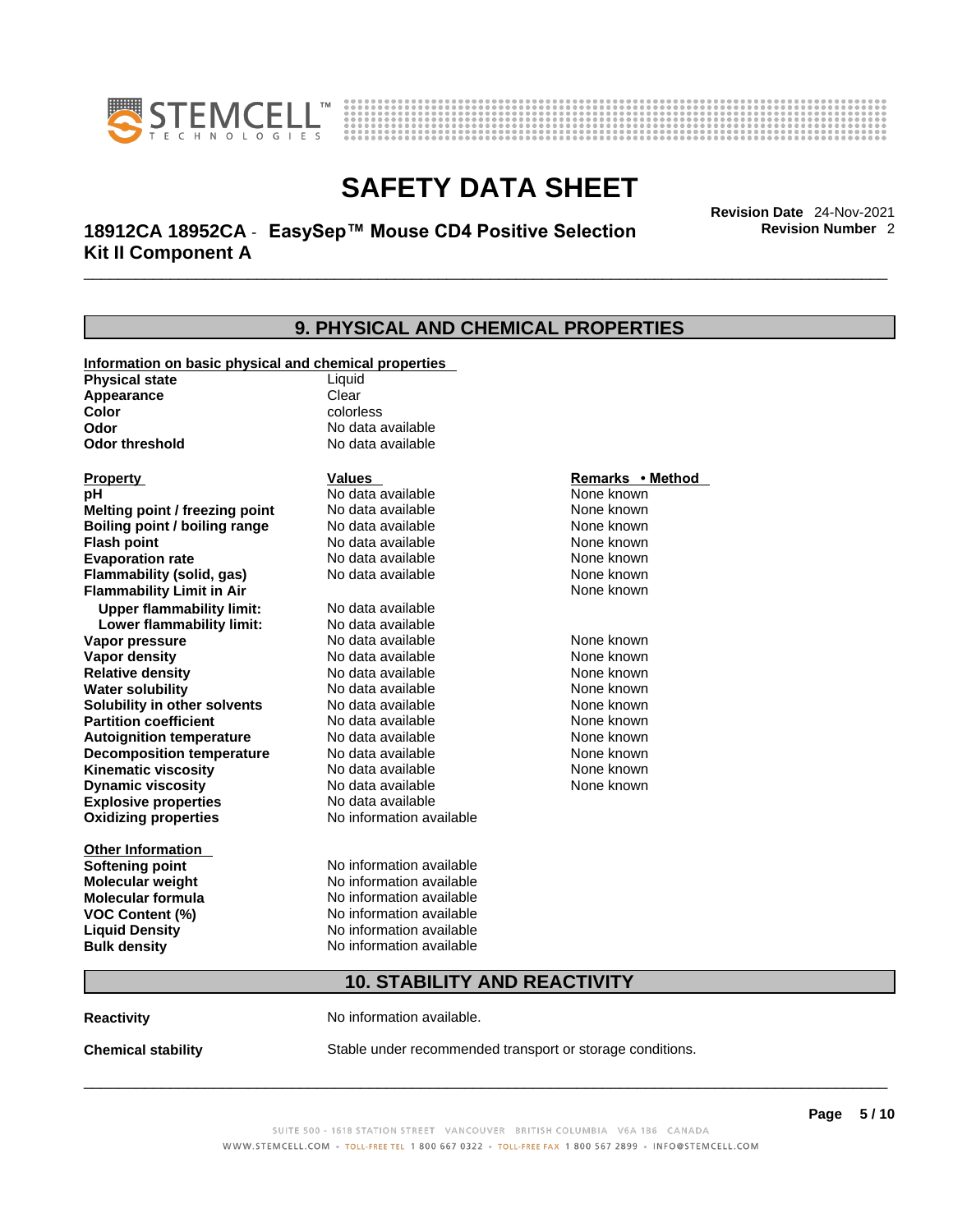



## \_\_\_\_\_\_\_\_\_\_\_\_\_\_\_\_\_\_\_\_\_\_\_\_\_\_\_\_\_\_\_\_\_\_\_\_\_\_\_\_\_\_\_\_\_\_\_\_\_\_\_\_\_\_\_\_\_\_\_\_\_\_\_\_\_\_\_\_\_\_\_\_\_\_\_\_\_\_\_\_\_\_\_\_\_\_\_\_\_\_\_\_\_ **Revision Date** 24-Nov-2021 **18912CA 18952CA** - **EasySep™ Mouse CD4 Positive Selection Kit II Component A**

**Revision Number** 2

| <b>Possibility of hazardous reactions</b> None under normal processing. |                                           |
|-------------------------------------------------------------------------|-------------------------------------------|
| <b>Conditions to avoid</b>                                              | None known based on information supplied. |
| Incompatible materials                                                  | None known based on information supplied. |
|                                                                         |                                           |

**Hazardous decomposition products** None known based on information supplied.

### **11. TOXICOLOGICAL INFORMATION**

### **Information on likely routes of exposure**

### **Product Information**

| <b>Inhalation</b>   | Specific test data for the substance or mixture is not available.            |
|---------------------|------------------------------------------------------------------------------|
| Eye contact         | Specific test data for the substance or mixture is not available.            |
| <b>Skin contact</b> | Specific test data for the substance or mixture is not available.            |
| Ingestion           | Specific test data for the substance or mixture is not available.            |
|                     | Symptoms related to the physical, chemical and toxicological characteristics |

**Symptoms** No information available.

**Numerical measures of toxicity**

**Acute toxicity**

**Unknown acute toxicity** 0 % of the mixture consists of ingredient(s) of unknown toxicity

0 % of the mixture consists of ingredient(s) of unknown acute oral toxicity

0 % of the mixture consists of ingredient(s) of unknown acute dermal toxicity

0 % of the mixture consists of ingredient(s) of unknown acute inhalation toxicity (gas)

0 % of the mixture consists of ingredient(s) of unknown acute inhalation toxicity (vapor)

0 % of the mixture consists of ingredient(s) of unknown acute inhalation toxicity (dust/mist) Product Information

#### **Delayed and immediate effects as well as chronic effects from short and long-term exposure**

| <b>Skin</b><br><b>Virritation</b><br>Nο<br>. corros | inform<br>mation available. |
|-----------------------------------------------------|-----------------------------|
| Proo<br>nauon                                       |                             |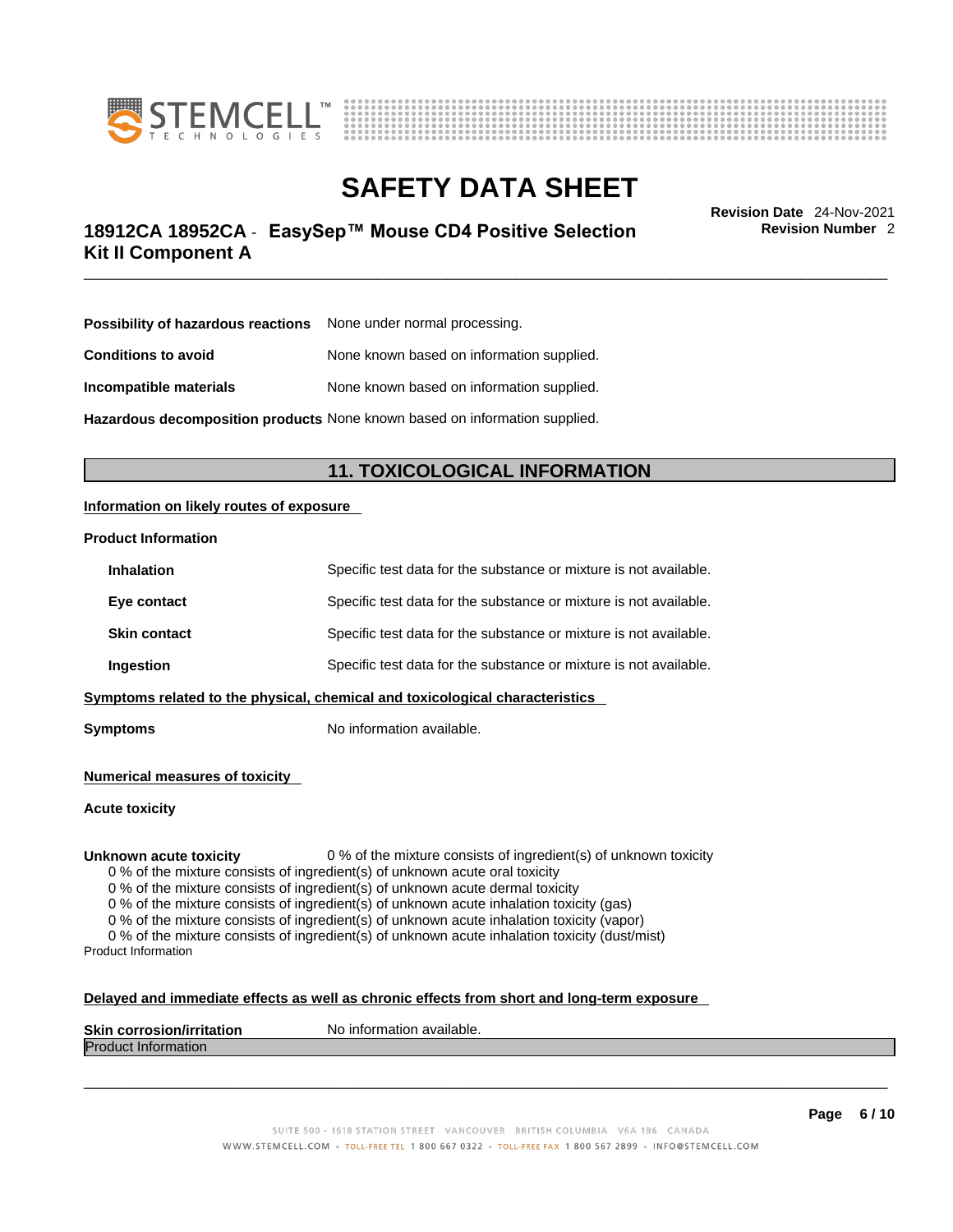



## \_\_\_\_\_\_\_\_\_\_\_\_\_\_\_\_\_\_\_\_\_\_\_\_\_\_\_\_\_\_\_\_\_\_\_\_\_\_\_\_\_\_\_\_\_\_\_\_\_\_\_\_\_\_\_\_\_\_\_\_\_\_\_\_\_\_\_\_\_\_\_\_\_\_\_\_\_\_\_\_\_\_\_\_\_\_\_\_\_\_\_\_\_ **Revision Date** 24-Nov-2021 **18912CA 18952CA** - **EasySep™ Mouse CD4 Positive Selection Kit II Component A**

**Revision Number** 2

| Serious eye damage/eye irritation | No information available.  |
|-----------------------------------|----------------------------|
| <b>Product Information</b>        |                            |
| Respiratory or skin sensitization | No information available.  |
| <b>Product Information</b>        |                            |
| Germ cell mutagenicity            | No information available.  |
| <b>Product Information</b>        |                            |
| Carcinogenicity                   | No information available.  |
| <b>Reproductive toxicity</b>      | No information available.  |
|                                   | <b>Product Information</b> |
| <b>STOT - single exposure</b>     | No information available.  |
|                                   | <b>Product Information</b> |
| <b>STOT - repeated exposure</b>   | No information available.  |
|                                   | <b>Product Information</b> |
| <b>Aspiration hazard</b>          | No information available.  |

### **12. ECOLOGICAL INFORMATION**

| <b>Ecotoxicity</b>            |                                    |
|-------------------------------|------------------------------------|
| <b>Product Information</b>    |                                    |
| Persistence and degradability | No information available.          |
| <b>Bioaccumulation</b>        | There is no data for this product. |
| Other adverse effects         | No information available.          |

### **13. DISPOSAL CONSIDERATIONS**

| Waste treatment methods                |                                                                                                                    |
|----------------------------------------|--------------------------------------------------------------------------------------------------------------------|
| Waste from residues/unused<br>products | Dispose of in accordance with local regulations. Dispose of waste in accordance with<br>environmental legislation. |
| Contaminated packaging                 | Do not reuse empty containers.                                                                                     |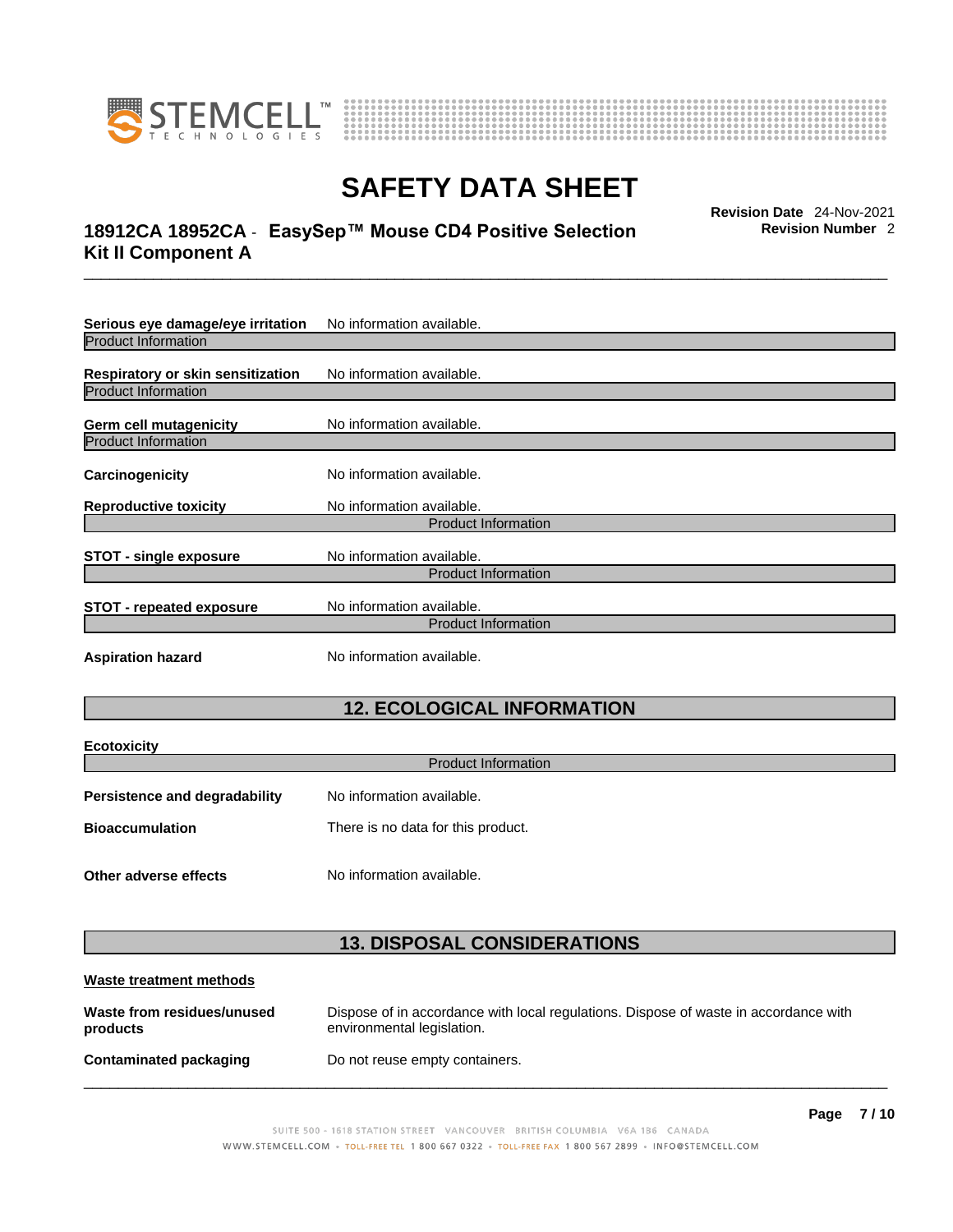



\_\_\_\_\_\_\_\_\_\_\_\_\_\_\_\_\_\_\_\_\_\_\_\_\_\_\_\_\_\_\_\_\_\_\_\_\_\_\_\_\_\_\_\_\_\_\_\_\_\_\_\_\_\_\_\_\_\_\_\_\_\_\_\_\_\_\_\_\_\_\_\_\_\_\_\_\_\_\_\_\_\_\_\_\_\_\_\_\_\_\_\_\_ **Revision Date** 24-Nov-2021 **18912CA 18952CA** - **EasySep™ Mouse CD4 Positive Selection Kit II Component A**

### **14. TRANSPORT INFORMATION**

| <b>DOT</b>  | Not regulated |
|-------------|---------------|
| <b>TDG</b>  | Not regulated |
| <b>MEX</b>  | Not regulated |
| ICAO (air)  | Not regulated |
| <b>IATA</b> | Not regulated |
| <b>IMDG</b> | Not regulated |
| <b>RID</b>  | Not regulated |
| <b>ADR</b>  | Not regulated |
| <b>ADN</b>  | Not regulated |

### **15. REGULATORY INFORMATION**

| <b>International Inventories</b> |                 |
|----------------------------------|-----------------|
| TSCA                             | Complies        |
| <b>DSL/NDSL</b>                  | Complies        |
| <b>EINECS/ELINCS</b>             | Complies        |
| ENCS                             | Does not comply |
| <b>IECSC</b>                     | Complies        |
| KECL                             | Complies        |
| PICCS                            | Complies        |
| AICS                             | Complies        |
|                                  |                 |

 **Legend:** 

 **TSCA** - United States Toxic Substances Control Act Section 8(b) Inventory

 **DSL/NDSL** - Canadian Domestic Substances List/Non-Domestic Substances List

 **EINECS/ELINCS** - European Inventory of Existing Chemical Substances/European List of Notified Chemical Substances

- **ENCS**  Japan Existing and New Chemical Substances
- **IECSC**  China Inventory of Existing Chemical Substances
- **KECL**  Korean Existing and Evaluated Chemical Substances
- **PICCS**  Philippines Inventory of Chemicals and Chemical Substances
- **AICS**  Australian Inventory of Chemical Substances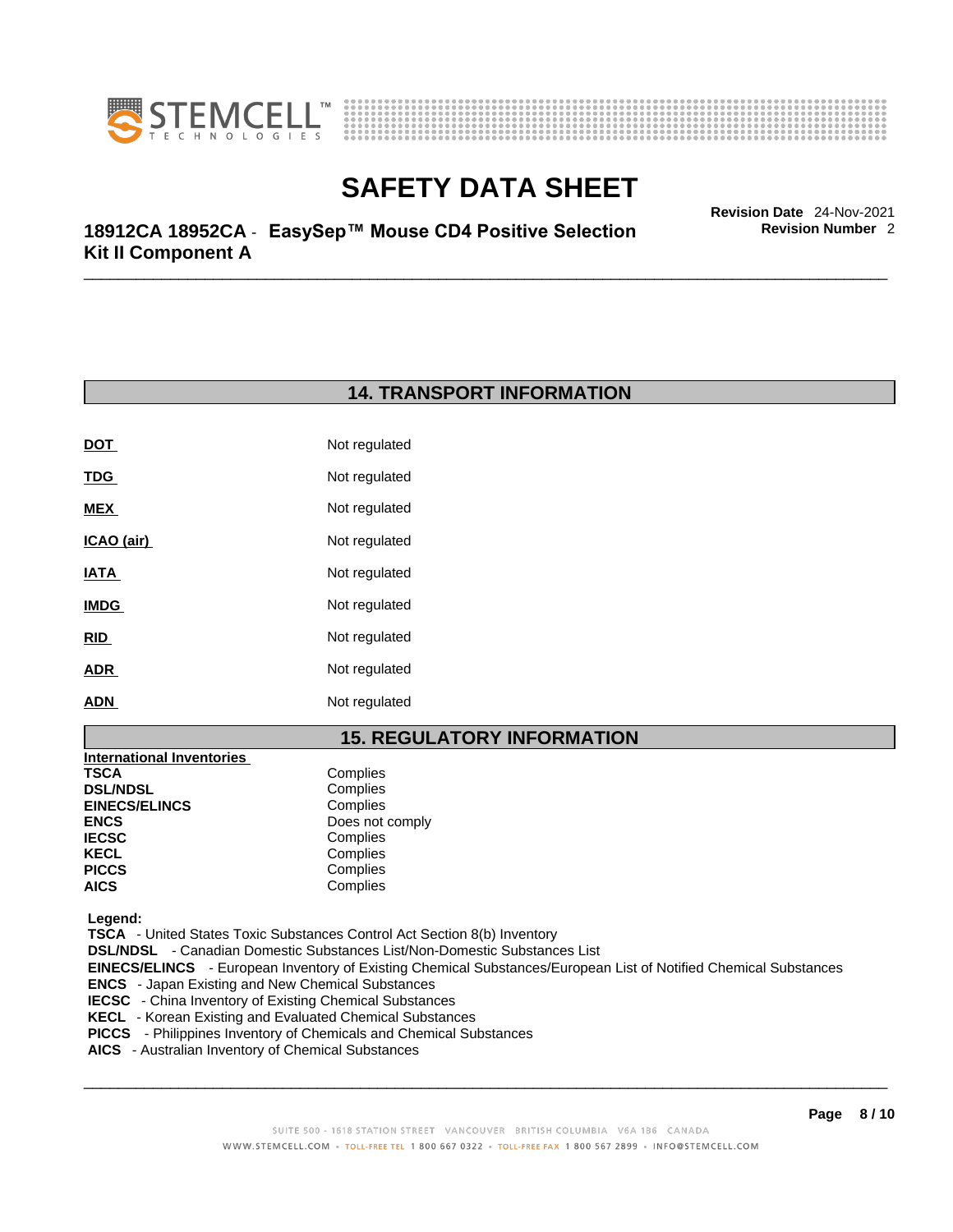



## \_\_\_\_\_\_\_\_\_\_\_\_\_\_\_\_\_\_\_\_\_\_\_\_\_\_\_\_\_\_\_\_\_\_\_\_\_\_\_\_\_\_\_\_\_\_\_\_\_\_\_\_\_\_\_\_\_\_\_\_\_\_\_\_\_\_\_\_\_\_\_\_\_\_\_\_\_\_\_\_\_\_\_\_\_\_\_\_\_\_\_\_\_ **Revision Date** 24-Nov-2021 **18912CA 18952CA** - **EasySep™ Mouse CD4 Positive Selection Kit II Component A**

**Revision Number** 2

#### **US Federal Regulations**

#### **SARA 313**

Section 313 of Title III of the Superfund Amendments and Reauthorization Act of 1986 (SARA). This product does not contain any chemicals which are subject to the reporting requirements of the Act and Title 40 of the Code of Federal Regulations, Part 372.

### **CWA** (Clean Water Act)

This product does not contain any substances regulated as pollutants pursuant to the Clean Water Act (40 CFR 122.21 and 40 CFR 122.42).

#### **CERCLA**

This material, as supplied, does not contain any substances regulated as hazardous substances under the Comprehensive Environmental Response Compensation and Liability Act (CERCLA) (40 CFR 302) or the Superfund Amendments and Reauthorization Act (SARA) (40 CFR 355). There may be specific reporting requirements at the local, regional, or state level pertaining to releases of this material.

#### **US State Regulations**

#### **California Proposition 65**

This product does not contain any Proposition 65 chemicals.

### **U.S. State Right-to-Know Regulations**

#### **US State Regulations**

| Chemical name            | New Jersey | <b>Massachusetts</b> | Pennsylvania |
|--------------------------|------------|----------------------|--------------|
| Water                    |            |                      |              |
| 7732-18-5                |            |                      |              |
| Sodium Phosphate Dibasic |            |                      |              |
| 7558-79-4                |            |                      |              |

#### **U.S. EPA Label Information**

#### **EPA Pesticide Registration Number** Not applicable